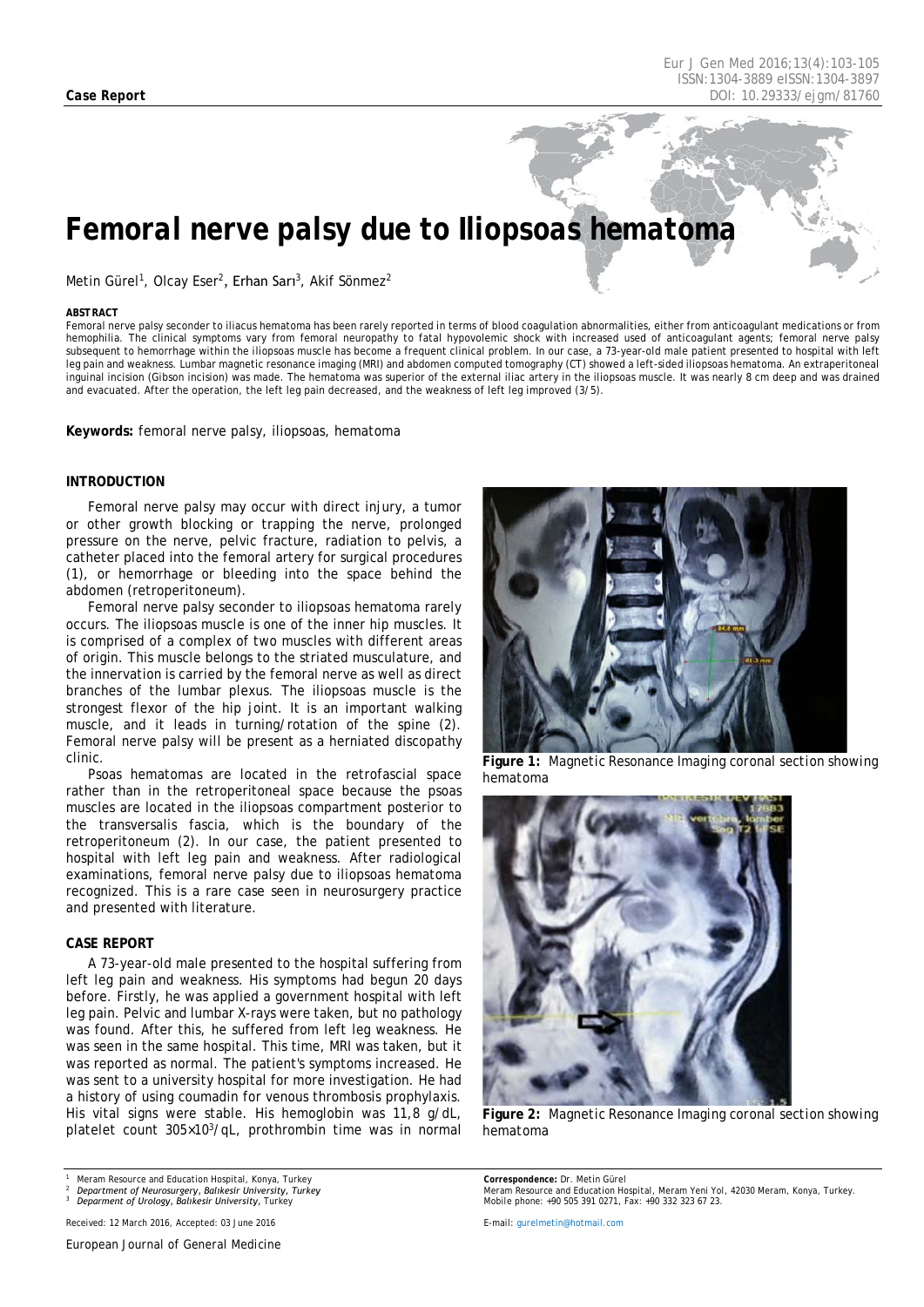

**Figure 3:** *Lumbar transvers MRI showing psoas hematoma*



**Figure 4:** *Per operation hematoma*



**Figure 5:** *After post op four-month abdomen CT showing no hematoma appear*

ratio 15,1 sec, and international normalized ratio (INR) was 1.14, also in normal range.

Physical examination revealed paresis of strength of 2/5, and the deep tendon reflex of patella was decreased. After making passive movements of the hip, he was in more pain. Bilateral lower extremity pulses were equal and symmetric.

X-ray of lumbar vertebrae and pelvic bone did not show any abnormalities. In the lumbar, magnetic resonance imaging (MRI) was negative for root compression. But there was a left-sided  $84,6 \times 61,3$  mm sized iliopsoas hematoma seen, especially in the coronal contrasted screens (see Figure1,2,3). We also took abdomen CT for more investigation. The abdomen CT showed left-sided psoas hematoma behind that iliacus muscle that was going to the inferior side. The hematoma had fluid collection inside. It was thought to be an organized hematoma.

In view of the patient's clinical and radiological findings, the diagnosis was femoral nerve palsy due to iliopsoas hemorrhage. We planned surgical decompression for femoral nerve palsy. The patient was placed in the lateral decubitus position with lumbar flexion under general anesthesia, operation side up (left). Extraperitoneal inguinal incision (Gibson incision) was performed. The hematoma was seen as superior of the external iliac artery. Depth was nearly 7 cm. It was drained and evacuated (see Figure 4).

## **DISCUSSION**

Femoral neuropathy secondary to iliac hematoma rarely occurs in patients receiving anticoagulant agents or suffering from clotting disorders (3). Femoral neuropathy with direct trauma to the pelvis or hyperextension of the hip may result in muscular tears leading to iliacus hematoma (4). The lumbosacral plexus may be compressed with the psoas muscle, resulting in weakness of those muscles supplied by the obturator and femoral nerves. Secondly, the femoral nerve is compressed as it passes through the closed fibrous compartment formed by the iliac fascia and ileum. The hematoma expands in this compartment and causes femoral nerve palsy (4).

The first step in treating femoral neuropathy is dealing with the underlying condition or cause. If compression on the nerve is the cause, the goal will be to relieve the compression. Occasionally in mild injuries, such as mild compression or a stretch injury, the problem may resolve spontaneously. For diabetics, bringing blood sugar levels back to normal may alleviate nerve dysfunction. Latex injected into iliacus sheath spreads from the midlumbar region to the femoral triangle, surrounding, corresponding and stretching the femoral nerve in the different parts of its course. These observations suggest an anatomical basis for femoral nerve palsy during iliac hematoma (5).

Retroperitoneal hematoma resulting in femoral nerve injury is a serious potential complication of anticoagulation. The exact cause of iliacus hematoma is unclear. Not all patients have been over-anticoagulated. Studies of femoral palsy have found that weakness of the iliopsoas muscle, numbness, loss of knee joint, sensory loss of antero-medial thigh, and peripheral neuropathy caused by compression of the nerves around the inguinal area may occur. Symptoms frequently include acute groin pain and femoral palsy. Previous literature shows that general fatigue and low back pain were often observed as primary symptoms (6).

Femoral palsy can mimic lumbar disc disease. As in our case, this may cause delayed or wrong diagnosis. Lumbar MRI with contrast enhancement is important for showing iliopsoas hematoma. Coronal sections will be more useful for correct diagnosis of psoas hemorrhage. An MRI scan can reveal tumors, growths, or any other masses in the area of the femoral nerve that could cause compression on the nerve. A CT scan using cross-sectional x-rays can also be used to look for vascular or bone growths.

Treatment options of iliopsoas hematoma include conservative therapy such as clotting factor replacement, transcatheter arterial embolization or hematoma removal. The